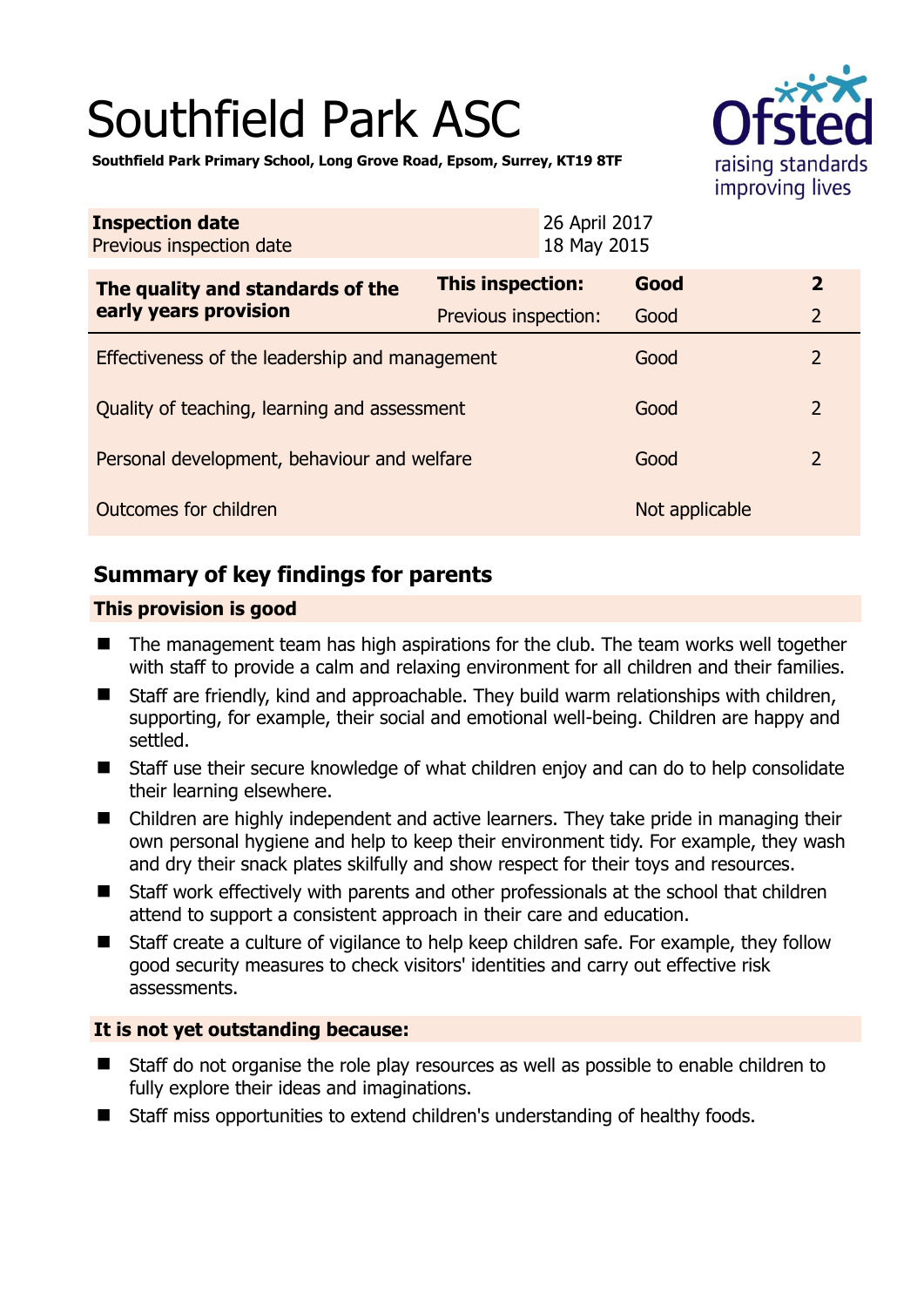## **What the setting needs to do to improve further**

#### **To further improve the quality of the early years provision the provider should:**

- review the organisation of the role play resources to make it easier for children to fully explore their ideas and imaginations as they play
- make full use of opportunities to deepen children's understanding about the importance of making healthy food choices.

#### **Inspection activities**

- The inspector toured the areas the children use and talked to staff and children at appropriate times. She observed activities and care of children in the playrooms.
- The inspector conducted a joint observation with the manager.
- The inspector looked at samples of policies, procedures, suitability checks and children's records, including the planning documentation.
- The inspector held a meeting with the provider and manager to assess their knowledge of the safeguarding and welfare requirements and their understanding of the early years foundation stage.

**Inspector**  Marisol Hernandez-Garn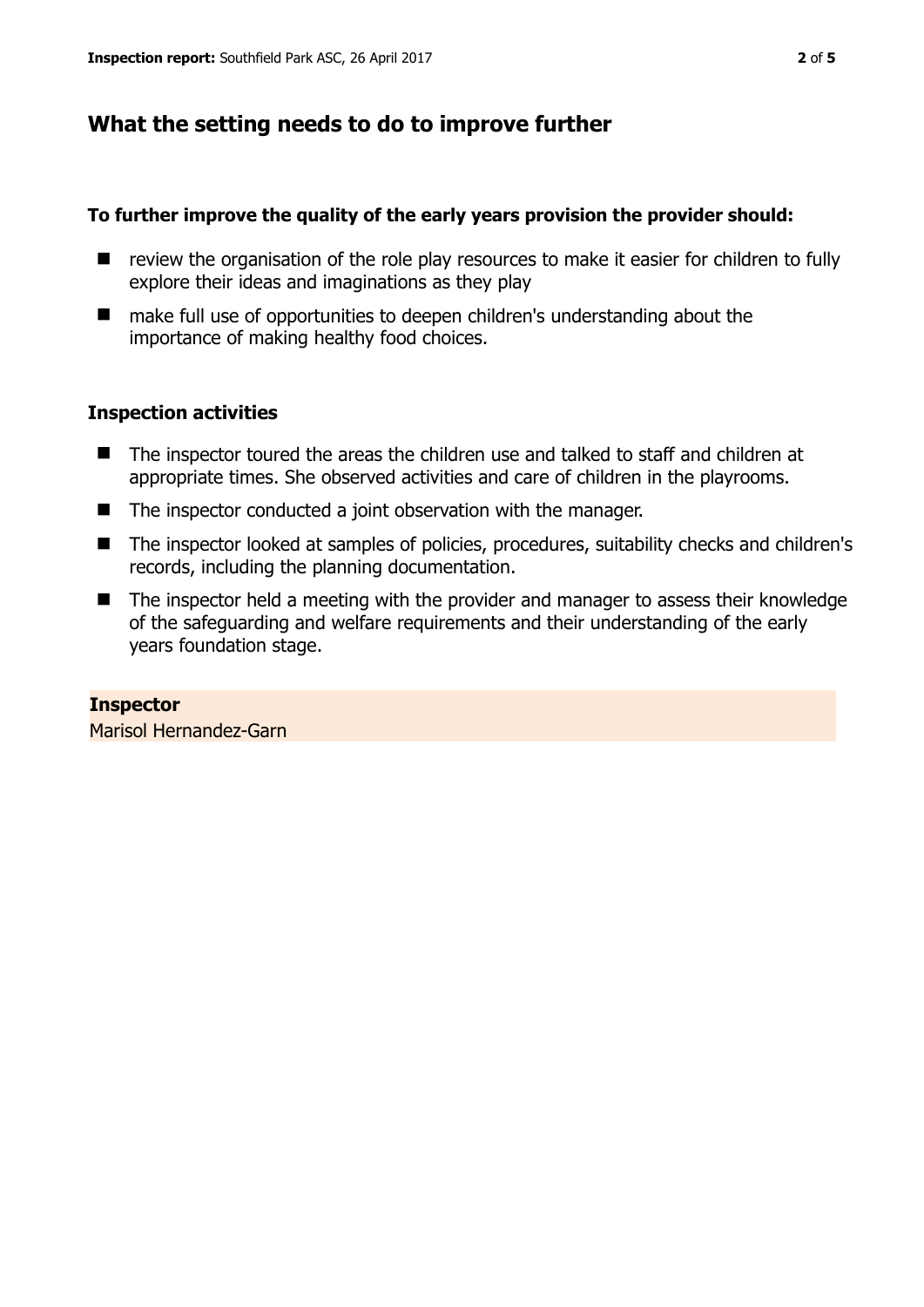## **Inspection findings**

#### **Effectiveness of the leadership and management is good**

The management team is committed to its role and supports the professional development of staff to benefit children and their families. For example, staff attend a variety of courses to ensure they have up-to-date knowledge and skills. Safeguarding is effective. The management and staff team implement their policies and procedures well to help keep children safe. They have a strong knowledge of child protection issues and know how to proceed if there are any concerns. The management team follows rigorous recruitment and supervision procedures to assess the suitability of staff. They hold regular discussions with staff to discuss their performance and training needs. The management team makes good use of the self-evaluation process to reflect on practice and to support continuous improvements. For example, following the last inspection, the club has improved the communication with parents significantly to keep them well informed.

#### **Quality of teaching, learning and assessment is good**

Staff know children very well. They observe and monitor what they enjoy and can do to help identify their next steps. For example, children have fun building models using recycled materials, while others engage in a game of chess to support their thinking skills. Staff use effective ways to support younger children and those who prefer to play in quieter areas. For instance, they use their good skills to join in sensitively playing with board games. Children show good levels of motivation and engagement. Children have plenty of time to relax and to talk about things that interest them, such as their favourite characters, supporting, for example, their imaginative skills. Overall, staff plan the daily routines effectively and provide children with a variety of interesting activities to complement their learning elsewhere. Children report that they enjoy playing with their friends at the club.

#### **Personal development, behaviour and welfare are good**

Children behave well. They are kind, share their toys and play cooperatively together. For example, older children look after the younger ones and invite them to join in their play. Children show good manners and have respect for each other and for adults. Younger children take part enthusiastically in imaginative play, such as pretending to be 'pupils' in role play. They have fun and are keen to show what they know and can do. Overall, staff support children's growth and development effectively, including providing them with healthy snacks and encouraging them to play actively. During a ring game, children show high levels of confidence as they test and improve their agility and coordination, supporting, for example, their physical skills.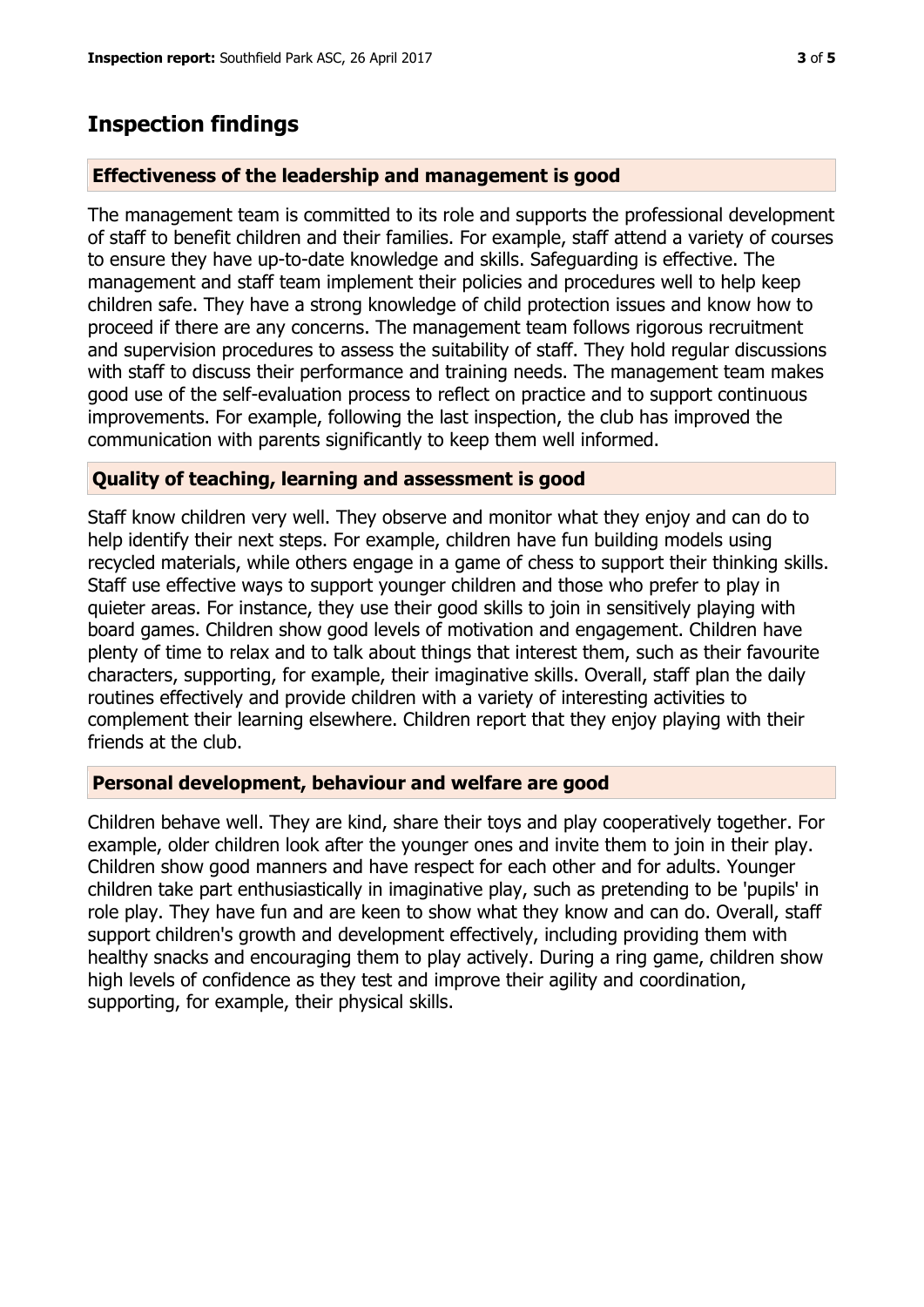### **Setting details**

| Unique reference number                             | EY410949                                                                             |  |
|-----------------------------------------------------|--------------------------------------------------------------------------------------|--|
| <b>Local authority</b>                              | Surrey                                                                               |  |
| <b>Inspection number</b>                            | 1094352                                                                              |  |
| <b>Type of provision</b>                            | Out of school provision                                                              |  |
| Day care type                                       | Childcare - Non-Domestic                                                             |  |
| <b>Registers</b>                                    | Early Years Register, Compulsory Childcare<br>Register, Voluntary Childcare Register |  |
| <b>Age range of children</b>                        | $5 - 8$                                                                              |  |
| <b>Total number of places</b>                       | 24                                                                                   |  |
| Number of children on roll                          | 8                                                                                    |  |
| <b>Name of registered person</b>                    | Pallavi Ghanshyam Sawyer                                                             |  |
| <b>Registered person unique</b><br>reference number | RP514685                                                                             |  |
| Date of previous inspection                         | 18 May 2015                                                                          |  |
| <b>Telephone number</b>                             |                                                                                      |  |

Southfield Park After School Club registered in 2010. It operates from Southfield Park Primary School in Epsom, Surrey. The club opens five days a week, from 3pm to 6pm, during term time. All staff hold a relevant childcare qualification from level 2 to level 3.

This inspection was carried out by Ofsted under sections 49 and 50 of the Childcare Act 2006 on the quality and standards of provision that is registered on the Early Years Register. The registered person must ensure that this provision complies with the statutory framework for children's learning, development and care, known as the early years foundation stage.

Any complaints about the inspection or the report should be made following the procedures set out in the guidance 'Complaints procedure: raising concerns and making complaints about Ofsted', which is available from Ofsted's website: www.gov.uk/government/organisations/ofsted. If you would like Ofsted to send you a copy of the guidance, please telephone 0300 123 4234, or email enquiries@ofsted.gov.uk.